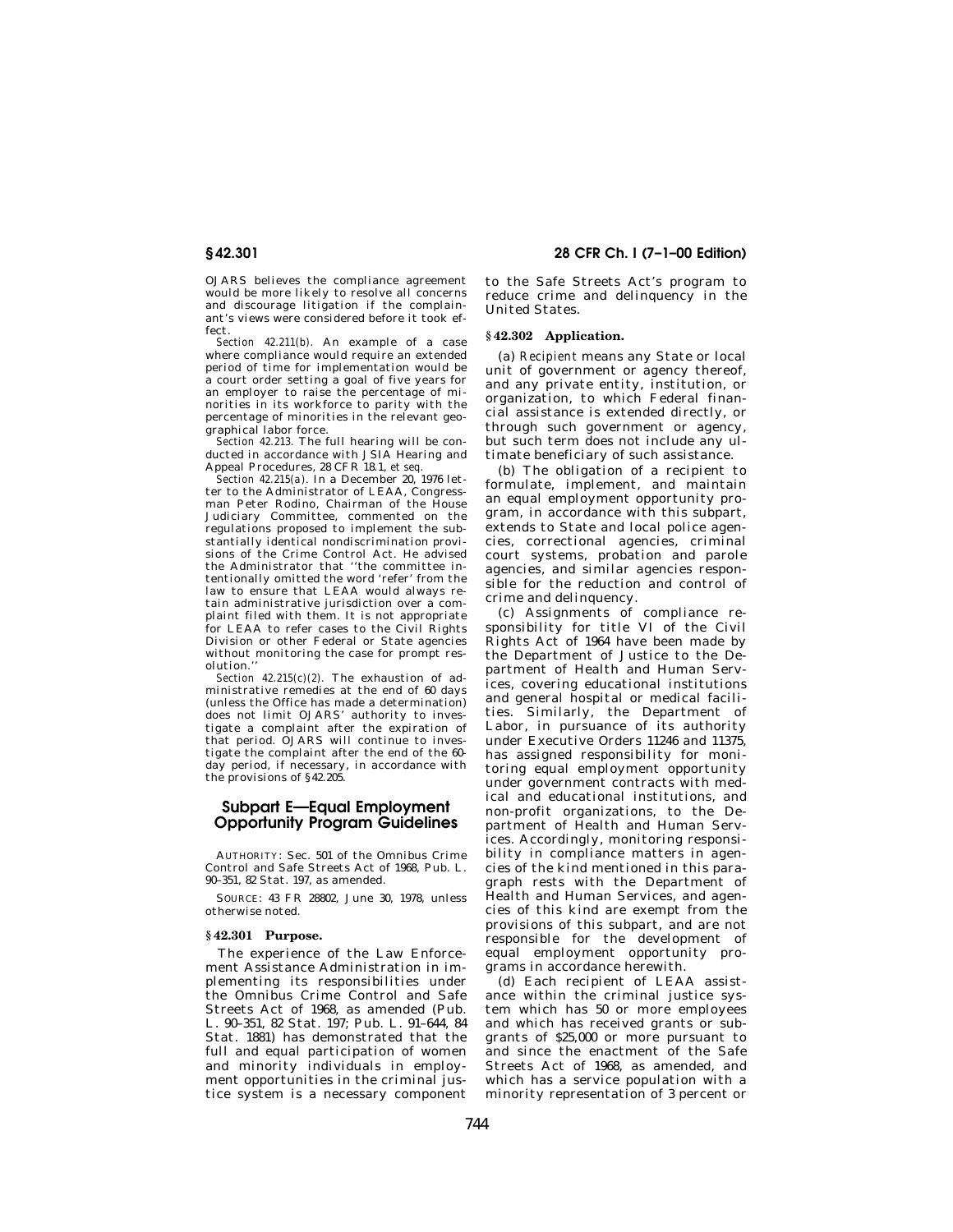## **Department of Justice § 42.304**

more, is required to formulate, implement and maintain an equal employment opportunity program relating to employment practices affecting minority persons and women within 120 days after either the promulgation of these amended guidelines, or the initial application for assistance is approved, whichever is sooner. Where a recipient has 50 or more employees, and has received grants or subgrants of \$25,000 or more, and has a service population with a minority representation of less than 3 percent, such recipient is required to formulate, implement, and maintain an equal employment opportunity program relating to employment practices affecting women. For a definition of ''employment practices'' within the meaning of this paragraph, see §42.202(c).

(e) *Minority persons* shall include persons who are Black, not of Hispanic origin; Asian or Pacific Islanders; American Indians or Alaskan Native; or Hispanics. These categories are defined at 28 CFR 42.402(e).

(f) *Fiscal year* means the 12 calendar months beginning October 1, and ending September 30, of the following calendar year. A fiscal year is designated by the calendar year in which it ends.

[43 FR 28802, June 30, 1978, as amended by Order No. 960–81, 46 FR 52357, Oct. 27, 1981]

## **§ 42.303 Evaluation of employment opportunities.**

(a) A necessary prerequisite to the development and implementation of a satisfactory equal employment opportunity program is the identification and analysis of any problem areas inherent in the utilization or participation of minorities and women in all of the recipient's employment phases (e.g., recruitment, selection, and promotion) and the evaluation of employment opportunities for minorities and women.

(b) In many cases an effective equal employment opportunity program may only be accomplished where the program is coordinated by the recipient agency with the cognizant Office of Personnel Management or similar agency responsible by law, in whole or in part, for the recruitment and selection of entrance candidates and selection of candidates for promotion.

(c) In making the evaluation of employment opportunities, the recipient shall conduct such analysis separately for minorities and women. However, all racial and ethnic data collected to perform an evaluation pursuant to the requirements of this section should be cross classified by sex to ascertain the extent to which minority women or minority men may be underutilized. The evaluation should include but not necessarily be limited to, the following factors:

(1) An analysis of present representation of women and minority persons in all job categories;

(2) An analysis of all recruitment and employment selection procedures for the preceding fiscal year, including such things as position descriptions, application forms, recruitment methods and sources, interview procedures, test administration and test validity, educational prerequisites, referral procedures and final selection methods, to insure that equal employment opportunity is being afforded in all job categories;

(3) An analysis of seniority practices and provisions, upgrading and promotion procedures, transfer procedures (lateral or vertical), and formal and informal training programs during the preceding fiscal year, in order to insure that equal employment opportunity is being afforded;

(4) A reasonable assessment to determine whether minority employment is inhibited by external factors such as the lack of access to suitable housing in the geographical area served by  $a$ certain facility or the lack of suitable transportation (public or private) to the workplace.

[43 FR 28802, June 30, 1978, as amended by Order No. 899–80, 45 FR 43703, June 30, 1980]

### **§ 42.304 Written equal employment opportunity program.**

Each recipient's equal employment opportunity program shall be in writing and shall include:

(a) A job classification table or chart which clearly indicates for each job classification or assignment the number of employees within each respective job category classified by race, sex and national origin (include for example Hispanic, Asian or Pacific Islander,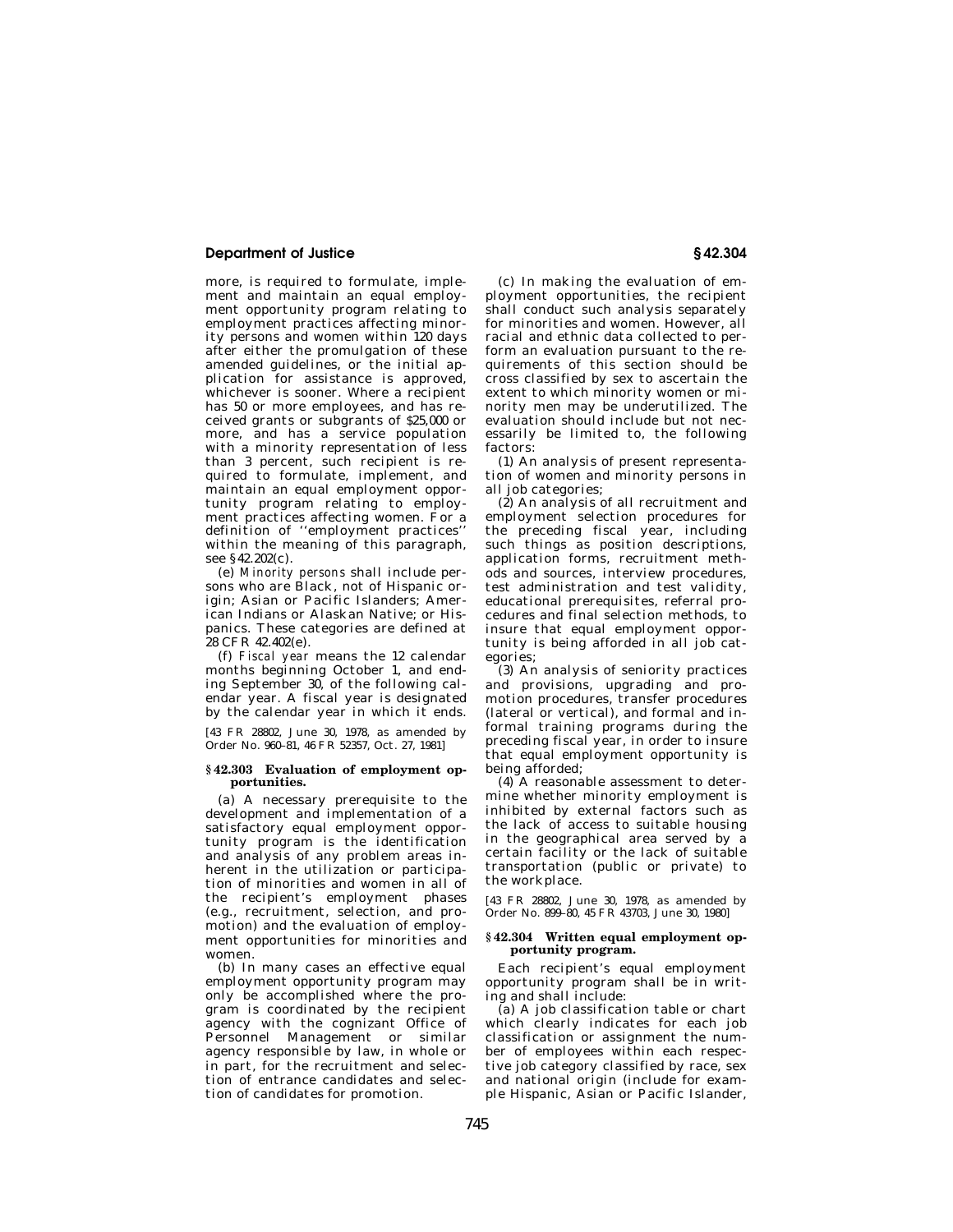and American Indian or Alaskan Native). Also, principal duties and rates of pay should be clearly indicated for each job classification. Where auxiliary duties are assigned or more than one rate of pay applies because of length of time in the job or other factors, a special notation should be made. Where the recipient operates more than one shift or assigns employees within each shift to varying locations, as in law enforcement agencies, the number by race, sex and national origin on each shift and in each location should be identified. When relevant, the recipient should indicate the racial/ethnic mix of the geographic area of assignments by the inclusion of minority population and percentage statistics.

(b) The number of disciplinary actions taken against employees by race, sex and national origin within the preceding fiscal year, the number and types of sanctions imposed (suspension indefinitely, suspension for a term, loss of pay, written reprimand, oral reprimand, other) against individuals by race, sex and national origin.

(c) The number of individuals by race, sex and national origin (if available) applying for employment within the preceding fiscal year and the number by race, sex and national origin (if available) of those applicants who were offered employment and those who were actually hired. If such data is unavailable, the recipient should institute a system for the collection of such data.

(d) The number of employees in each job category by race, sex and national origin who made application for promotion or transfer within the preceding fiscal year and the number in each job category by race, sex, and national origin who were promoted or transferred.

(e) The number of employees by race, sex, and national origin who were terminated within the preceding fiscal year, identifying by race, sex, and national origin which were voluntary and involuntary terminations.

(f) Available community and area labor characteristics within the relevant geographical area including total population, workforce and existing unemployment by race, sex and national origin. Such data may be obtained

**§ 42.304 28 CFR Ch. I (7–1–00 Edition)**

from the Bureau of Labor Statistics, Washington, DC, State and local employment services, or other reliable sources. Recipient should identify the sources of the data used.

(g) A detailed narrative statement setting forth the recipient's existing employment policies and practices as defined in §42.202(c). Thus, for example, where testing is used in the employment selection process, it is not sufficient for the recipient to simply note the fact. The recipient should identify the test, describe the procedures followed in administering and scoring the test, state what weight is given to test scores, how a cut-off score is established and whether the test has been validated to predict or measure job performance and, if so, a detailed description of the validation study. Similarly detailed responses are required with respect to other employment policies, procedures, and practices used by the applicant.

(1) The statement should include the recipient's detailed analysis of existing employment policies, procedures, and practices as they relate to employment of minorities and women (see §42.303) and, where improvements are necessary, the statement should set forth in detail the specific steps the recipient will take for the achievement of full and equal employment opportunity. The Department of Justice Guidelines on Employee Selection Procedures, 28 CFR part 50, set out the appropriate standards for nondiscriminatory selection procedures. Recipients of LEAA assistance using selection procedures which are not in conformity with the Department of Justice guidelines shall set forth the specific areas of nonconformity, the reasons which may explain any such nonconformity, and if necessary, the steps the recipient agency will take to correct any existing deficiency.

(2) The recipient should also set forth a program for recruitment of minority persons based on an informed judgment of what is necessary to attract minority applications including, but not necessarily limited to, dissemination of posters, use of advertising media patronized by minorities, minority group contacts and community relations programs. As appropriate, recipients may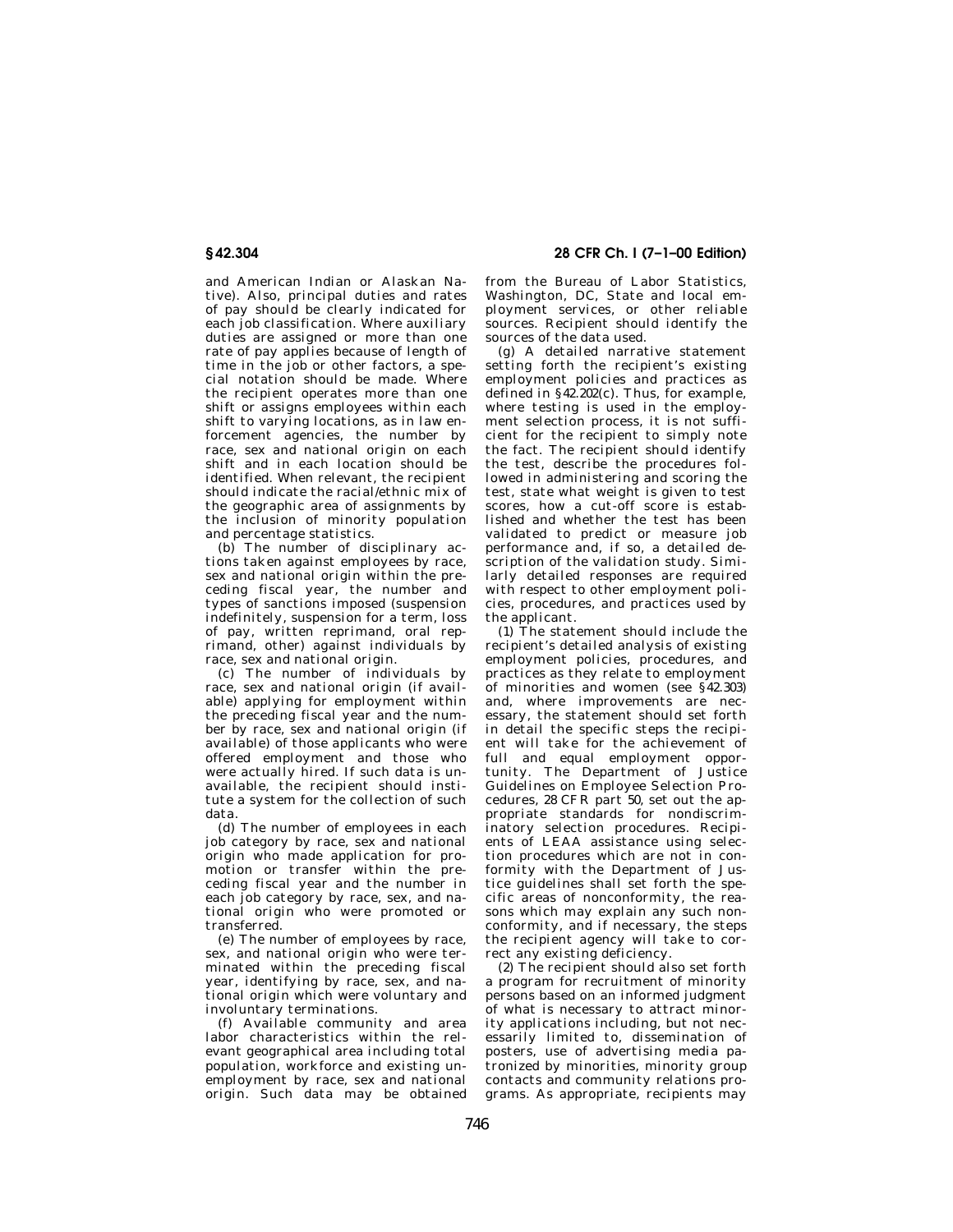# **Department of Justice § 42.308**

wish to refer to recruitment techniques suggested in revised order No. 4 of the Office of Federal Contract Compliance, U.S. Department of Labor, found at 41  $CFR$  60– $2.24(e)$ .

(h) Plan for dissemination of the applicant's Equal Employment Oppor-.<br>tunity Program to all personnel, applicants and the general public. As appropriate, recipients may wish to refer to the recommendations for dissemination of policy suggested in revised order No. 4 of the Office of Federal Contract Compliance, U.S. Department of Labor, found at  $41$  CFR  $60-2.21$ .

(i) Designation of specified personnel to implement and maintain adherence to the equal employment opportunity program and a description of their specific responsibilities suggested in revised order No. 4 of the Office of Federal Contract Compliance, U.S. Department of Labor, found at 41 CFR 60-2.22.

#### **§ 42.305 Recordkeeping and certification.**

The equal employment opportunity program and all records used in its preparation shall be kept on file and retained by each recipient covered by these guidelines for subsequent audit or review by responsible personnel of the cognizant State planning agency or the LEAA. Prior to the authorization to fund new or continuing programs under the Omnibus Crime Control and Safe Streets Act of 1968, the recipient shall file a certificate with the cognizant State planning agency or with the LEAA Office of Civil Rights Compliance stating that the equal employment opportunity program is on file with the recipient. This form of the certification shall be as follows:

I, \_\_\_\_\_\_\_\_ (person filing the application) certify that the  $\frac{d}{dx}$  (criminal justice agency) has formulated an equal employment program in accordance with 28 CFR 42.301, et seq., subpart E, and that it is on file<br>in the Office of  $\frac{\ }{\ }$  (name),  $\frac{\ }{\ }$ in the Office of  $\_\_\_\_\_\_$  (name),  $\_\_\_\_\_\_\_\_\_$ (address), \_\_\_\_\_\_\_ (title), for review or audit by officials of the cognizant State planning agency or the Law Enforcement Assistance Administration as required by relevant laws and regulations.

The criminal justice agency created by the Governor to implement the Safe Streets Act within each State shall certify that it requires, as a condition

of the receipt of block grant funds, that recipients from it have executed an Equal Employment Opportunity Program in accordance with this subpart, or that, in conformity with the terms and conditions of this regulation no equal employment opportunity programs are required to be filed by that jurisdiction.

# **§ 42.306 Guidelines.**

(a) Recipient agencies are expected to conduct a continuing program of self-evaluation to ascertain whether any of their recruitment, employee selection or promotional policies (or lack thereof) directly or indirectly have the effect of denying equal employment opportunities to minority individuals and women.

(b) Equal employment program modification may be suggested by LEAA whenever identifiable referral or selection procedures and policies suggest to LEAA the appropriateness of improved selection procedures and policies. Accordingly, any recipient agencies falling within this category are encouraged to develop recruitment, hiring or promotional guidelines under their equal employment opportunity program which will correct, in a timely manner, any identifiable employment impediments which may have contributed to the existing disparities.

### **§ 42.307 Obligations of recipients.**

The obligation of those recipients subject to these guidelines for the maintenance of an equal employment opportunity program shall continue for the period during which the LEAA assistance is extended to a recipient or for the period during which a comprehensive law enforcement plan filed pursuant to the Safe Streets Act is in effect within the State, whichever is longer, unless the assurances of compliance, filed by a recipient in accordance with  $§42.204(a)(2)$ , specify a different period.

## **§ 42.308 Noncompliance.**

Failure to implement and maintain an equal employment opportunity program as required by these guidelines shall subject recipients of LEAA assistance to the sanctions prescribed by the